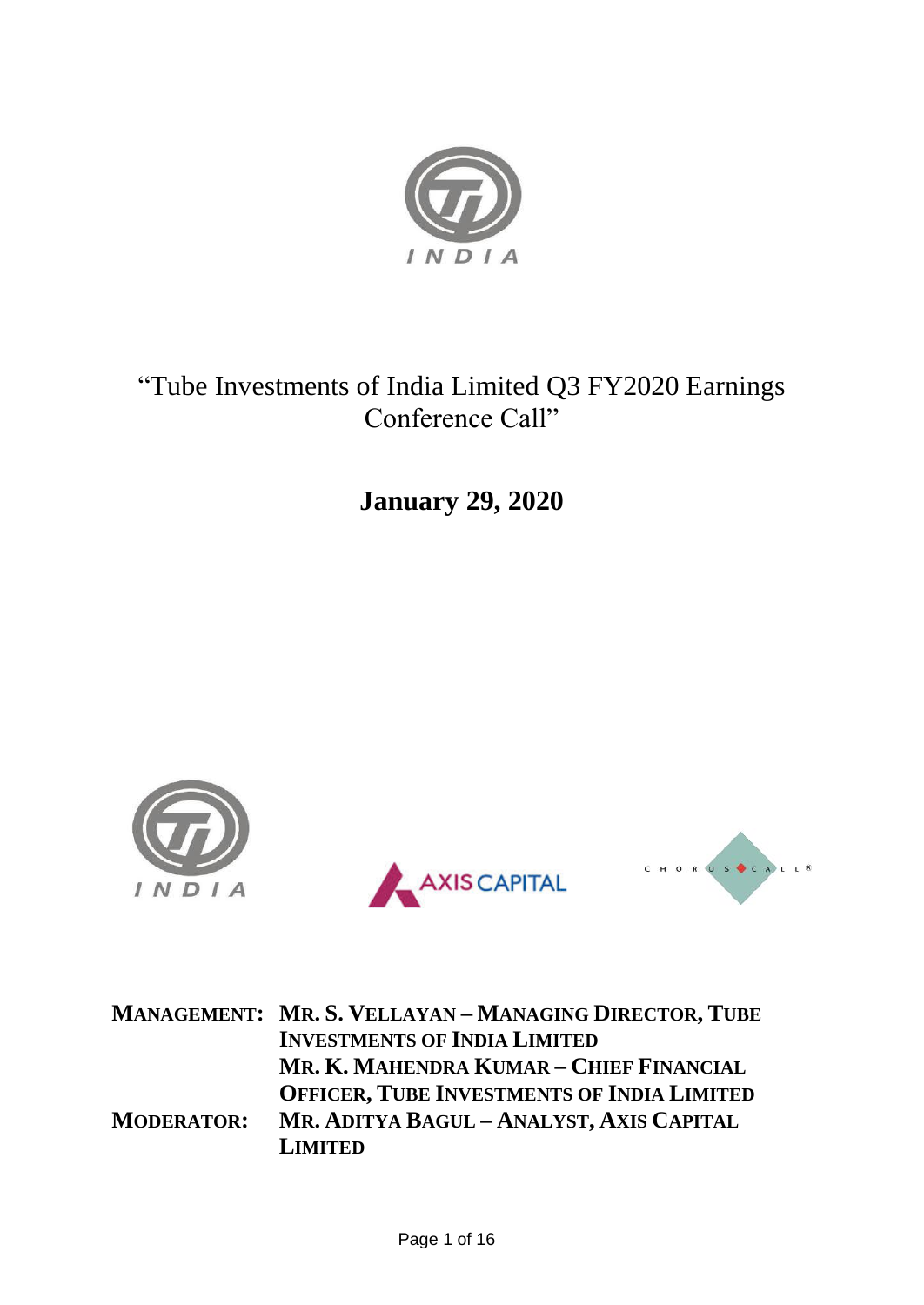

- **Moderator:** Ladies and gentlemen, good day and welcome to the Tube Investments Q3 FY20 Earnings Conference Call hosted by Axis Capital Limited. As a reminder, all participant lines will be in the listen only mode and there will be an opportunity for you to ask questions after the presentation concludes. Should you need assistance during the conference call, please signal an operator by pressing '\*' and then '0' on your touchtone phone. Please note that this conference is being recorded. I now hand the conference over to Mr. Aditya Bagul from Axis Capital. Thank you and over to you.
- **Aditya Bagul:** Thank you, Stephen. Good morning everyone and a warm welcome to the Q3 FY20 earnings call of Tube Investments. From the management, we have Mr. S. Vellayan - Managing Director and Mr. Mahendra Kumar – Chief Financial Officer. I shall hand over the call to Mr. Vellayan for his opening comments. Post which, we shall open the floor for Q&A. Thank you and over to you, sir.

**S. Vellayan:** Thanks, Aditya and good morning everybody. For the quarter ended 31<sup>st</sup> December, I think I will just go through the quick highlights.

> Basically given the overall environment, we have been hit on the revenue front. Our revenue was at 976 crores for the quarter which is a drop of 27% over Q3 of last year, mainly because of degrowth in the auto industry. PBT, however, before exceptional items was at 95 crores. Our PBT last year for the same period was 93 crores excluding the special dividend of 29 crores that we received from Shanthi Gears. So on a like-to-like PBT basis, actually we have been slightly better off than we were last year that is predominantly driven due to kind of the efficiency drives and the bottomline focus we had in the company over the past 2 years.

> The ROCE basically was at 21% that is just moved up from 20% in the corresponding period last year and free cash flow was at 341 crores which was a 133% to PAT. We have also taken the lower tax rate of 22% and we are taking that resultant benefit recognizing that over 3 quarters that gives us a benefit on the PAT side as well.

> In terms of individual businesses, engineering revenue was at 502 crores compared with 747 crores in the same period last year and business has been the most hit. The PBIT for that business was at 60 crores for this quarter as against 59 crores for the same quarter last year. And ROCE for the division was at 41% as against 36% for the same quarter last year. Cyclesrevenue was at 146 compared to 298 in the same quarter last year, predominantly due to our exit from the institutional business. The PBIT for the quarter was at 1 crore as against 6 crores in the corresponding quarter of the previous year, again driven by institution and then ROCE for the division improved to 17% as against 8% for this quarter last year and that was driven predominantly by our work on reducing working capital and the overall capital employed.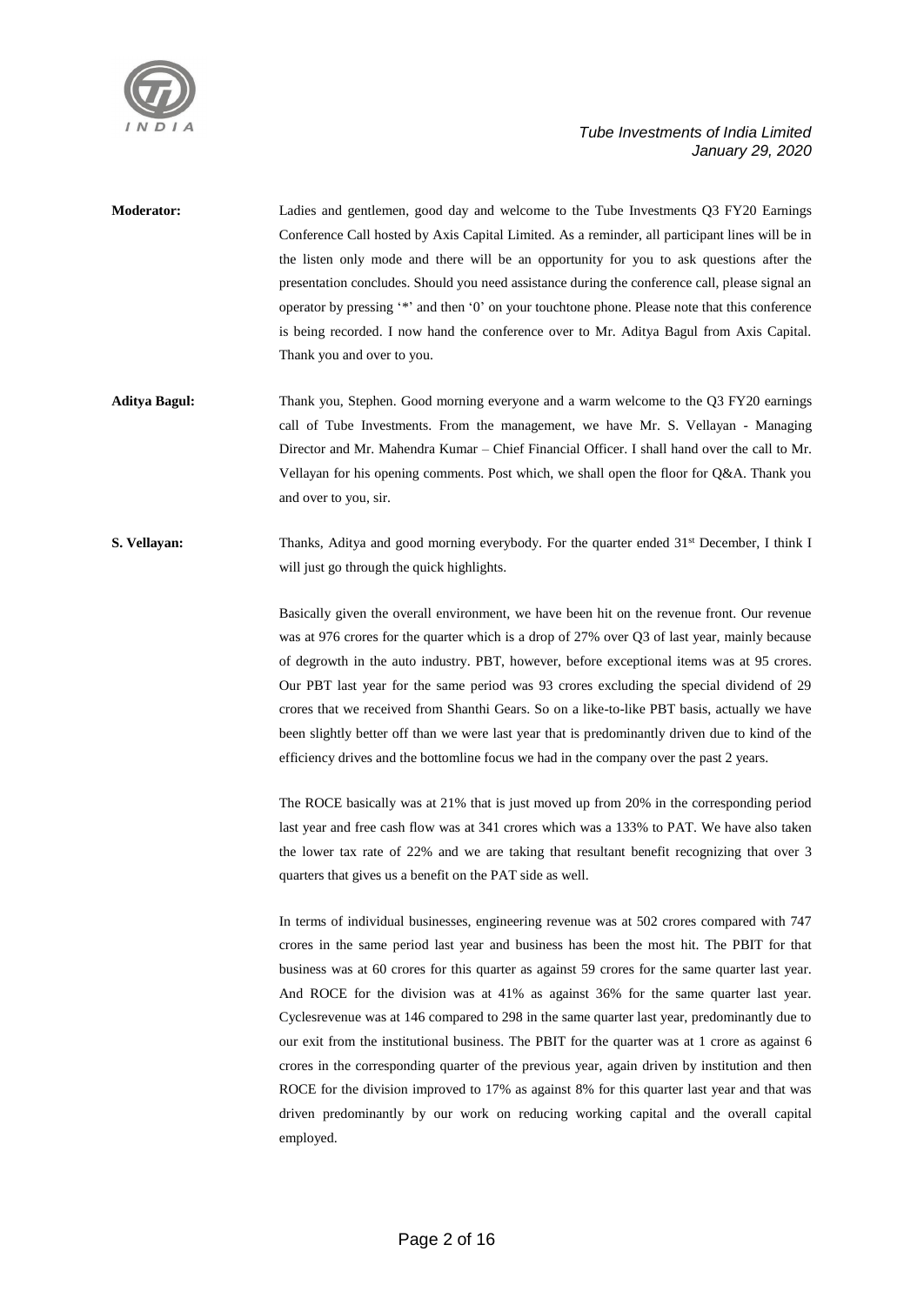

Metal forming had a growth of 5%. This includes railways business. So revenue for the quarter was at 370 crores versus 353 crores in the same quarter last year. PBIT was at 33 as against 35 in the corresponding quarter of the previous year and we have had growth in railways, industrial chains and in fine blanking which basically helped compensate for some of the degrowth in auto in that segment. ROCE for the segment is 31% as against 28% in the same quarter last year.

Consolidated revenue was at 1,087 against 1,458 and PAT was at 82 as against 65. And Shanthi Gears also had a lower quarter at 58 crores versus 62 crores in the same quarter last year. And PBT for Shanthi Gears was 8 crores versus 12 crores in the same quarter last year.

So that is a quick summary of kind of our current position and we will stop now and we are happy to take questions from the audience. Thank you.

**Moderator:** Thank you very much. We will now begin the question and answer session. The first question is from the line of Ashutosh Tiwary from Equirus. Please go ahead.

- Ashutosh Tiwary: Firstly, I wanted to understand that definitely we are cutting down in the institutional sales in cycles, but if I look at the engineering business also, there was a sharp decline over last 2 quarters. Obviously, industry was doing very badly in 2Q, but there was some recovery in third quarter. So is it that we also cutting down on the low margin business of engineering as well or this is more to do with our mix or OEM that we are servicing?
- **S. Vellayan:** So, it is more driven by mix. We have a higher dependence, two-wheeler, which is basically kind of fairly large dependence for us as well. But we are seeing quite a bit of mix change. The second thing also in that business is you are right which is we are not dropping price significantly and that has led to a little bit of loss in market share, but the way we see it is that it will come back to us overtime because guys who are just dropping price again has been our preferred strategy not to do that. So those are the two factors that are driving it there.

**Ashutosh Tiwary:** And is it also that steel would be main raw material in this segment, and I think over last one year if we bearing last 2-3 months, there was a steep drop in steel prices. Obviously, the pricing also in terms of pass-through of steel prices would have also impacted realization a little bit, is it correct?

**S. Vellayan:** Correct, you are right.

**Ashutosh Tiwary:** Sir, secondly in this engineering segment, going ahead what will be the key drivers for us apart from industry revival. We entered this large-diameter tubes as well, so just some picture on going ahead how do we think this business will grow?

**I**f we take the mix of businesses we have got, our tubular front fork business which is fairly large business for us which is quite linked to the two-wheeler segment in India. Now the good news with that is that as some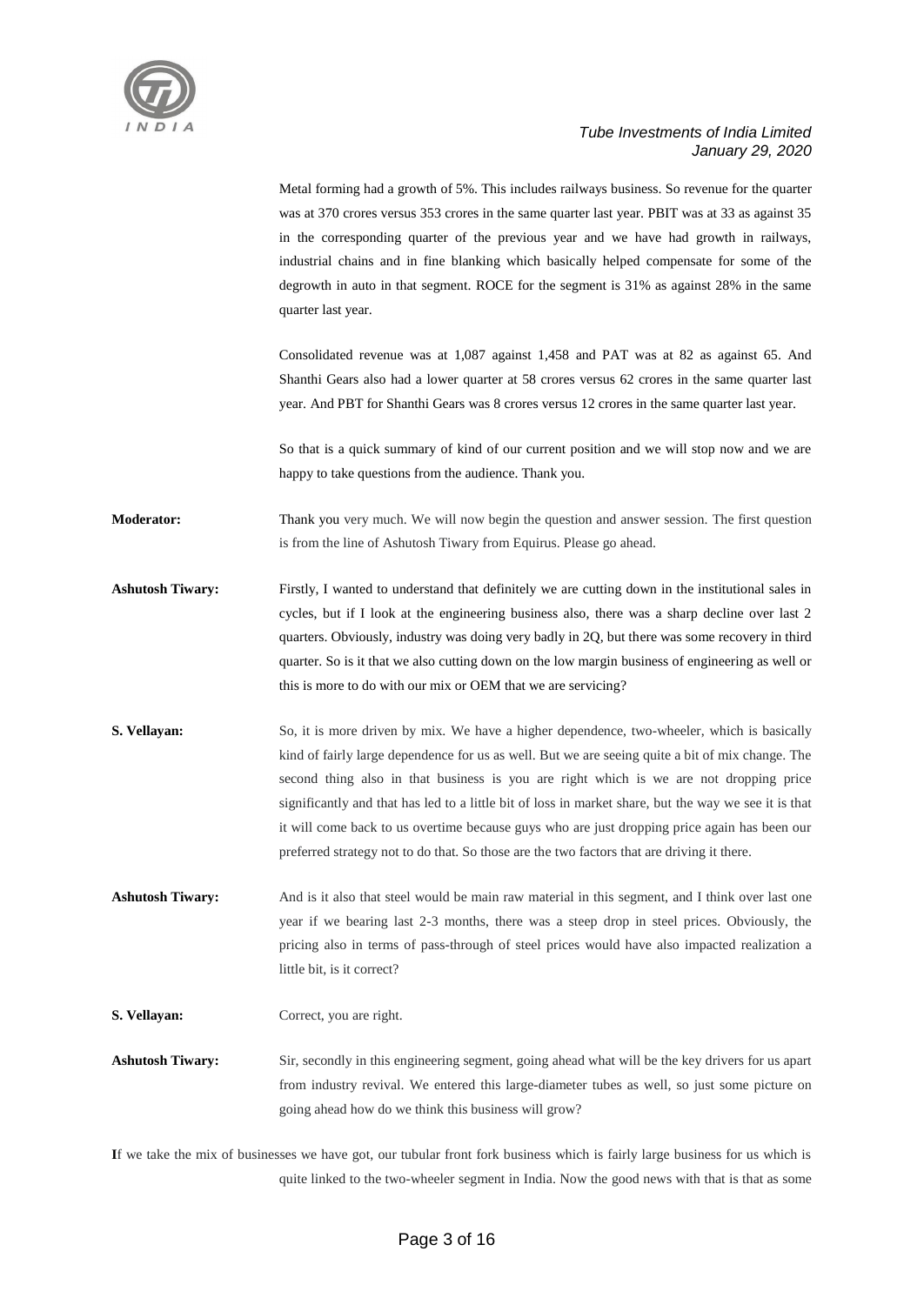

of the new products move to with BS-VI, we are seeing some of the new products and even scooter products move to tubular front fork, so that will help us grow in that segment. So tubular front fork, I think will grow in India. What we are seeing now is kind of a near-term blip and that segment will come back. What we are focused on heavily is kind of developing a couple of new products that we think can be like tubular front fork for us going forward. We have ordered a mill for one specific product like that and delivery times for these things will be 9 months, so we placed the orders for that, but we see that the new products that we can get into are at least as large as a tubular front fork business if not larger. And the second thing like you correctly pointed out is that large diameter tubes are also down, both in India and globally, but we do see that will also come back when the demand comes back either globally or in India and we kind of open to demand coming back in either space. So we do not know when it is going to come back, but when demand picks up in either of this geography, we are ready for that as well. So basically three sets of opportunities, one is existing form, growth in the existing products that is happening by new products like scooters and all that coming in with BS-VI. The second is totally new products and the third is large diameter.

- **Ashutosh Tiwary:** Can you just mention roughly what is the content in a scooter of this front forks for you in terms of, some colour on that?
- **S. Vellayan:** No. I do not think we will be able to give that level of detail.
- **Ashutosh Tiwary:** I think recently Activa has moved to front fork, so maybe that is what you are referring to?
- **S. Vellayan:** Yes, that will definitely help us because that is a large product and we have got a share in that product already.
- Ashutosh Tiwary: And sir lastly on this cycle side, will the revenue rate will be like similar to what we have seen in the current quarter in terms of going ahead or there could be variations?
- **S. Vellayan:** No, I would say there will be a pickup from this.
- **Moderator:** Thank you. The next question is from the line of Sachin Shah from Emkay Investment. Please go ahead.
- Sachin Shah: Really nice to know that in spite of such large topline variations, we have been able to maintain our profitability, so very heartening to know that. What I would like to understand is that on this large diameter pipes in your engineering business, you did say that the demand both domestic and globally seem to be subdued at this point in time, but what exactly are the demand drivers for this product and what should we really be looking at where we will get some sense that this business is going to gain some traction for the next few couple of 2, 3, 4 years?
- **S. Vellayan:** You are talking about large diameter in specific?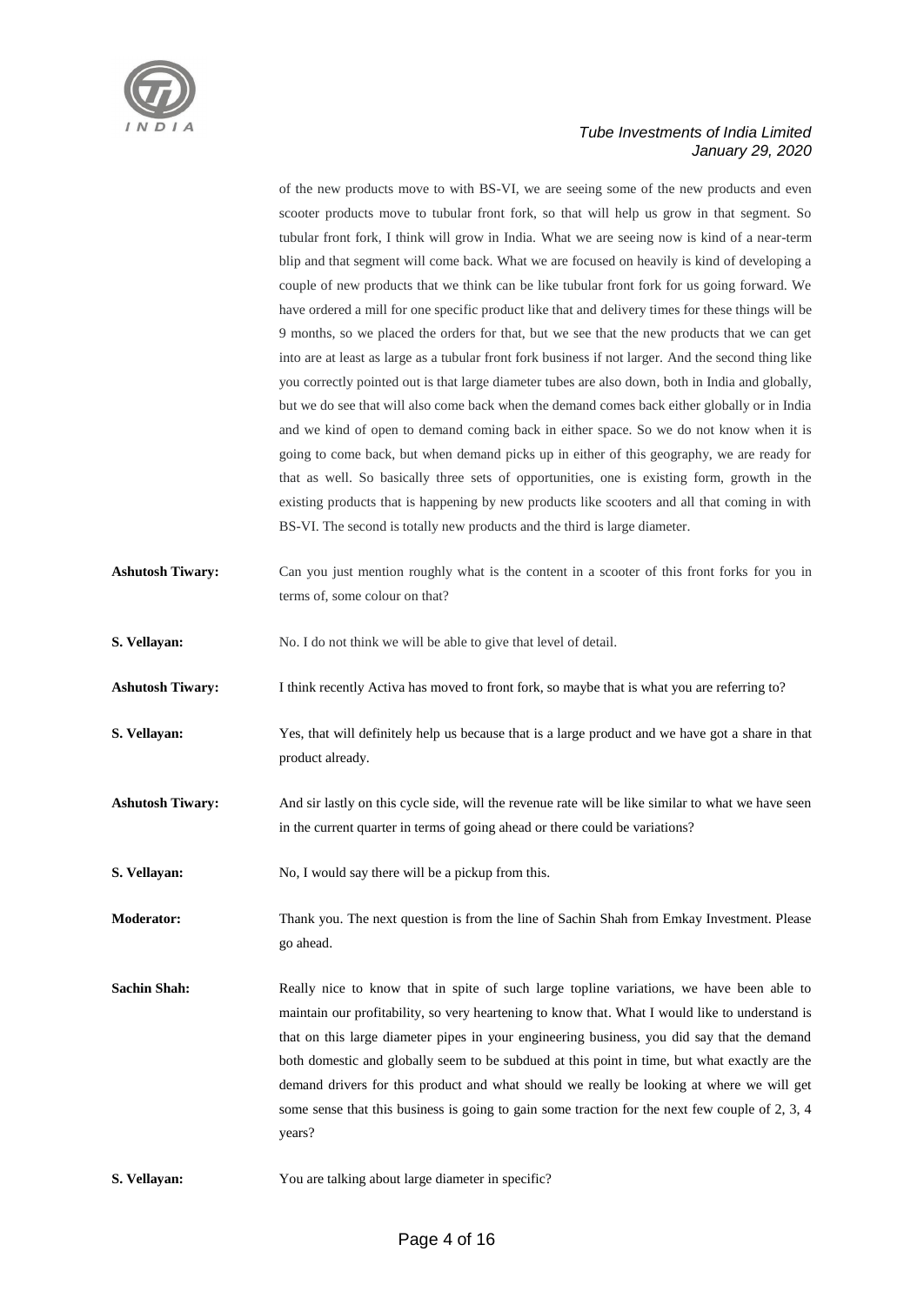

**Sachin Shah:** Yes, something like that. **S. Vellayan:** One is as we offer broader range, right. So basically we export our product and we sell it domestically. Largest applications are in tippers and earth moving equipment. And so obviously some of that is linked to what is going on in the overall industry where both CVs and tippers are significantly down and it is linked to, we also export our product to China and we export it to some parts of Europe as well. But what we are seeing is that those markets are also down. The Chinese market is being down significantly this year. And so as a result of that, basically what we are linked to is the return of that whole construction equipment space and tipper segment and when that segment comes back, large diameter will grow with that when it comes back. **Sachin Shah:** And on the metal form products, we have this decent amount of business coming from the door frames and auto, how is the outlook there because I think we have been present where these companies are there, models are actually doing quite well in the market. So is that helping us? **S. Vellayan:** So actually just to give you a sense, I would say that we have seen less decline in that segment versus the others, but even our customers have seen a decline in that segment and it is the first time that kind of some of them have dropped and so that is a challenge, but the decline has been less than others. **Sachin Shah:** The other thing is that we have been hearing or talking to a few large OE companies on the auto side on the domestic business. The sense that we get is that at this point in time, most of them are optimistic in terms of high single digit volume growth or so say for the next 12 months, any sense that you are getting in terms of because you are one of the key suppliers, so what is their outlook that they are giving it to you and you have some sense for the next 12 months, what do you see the domestic auto volume growth? **S. Vellayan:** Honestly, we do not want to develop too much of a sense because everybody is kind of, like we have often said on calls before, kind of crystal ball gazing is not what we get. What we do, we do well. But our general belief is that even if growth did not come back into the market next year, we will deliver the next 12 months with quite a better performance than we have delivered this year. That is what we have confidence and we can do. Sachin Shah: And can you elaborate a little bit 2-3 drivers which will do this for you? **S. Vellayan:** Like in existing businesses, we have done a lot of work to turnaround and start strengthening cycles. So those cycles revenue will be down, we are convinced that cycles will deliver better bottomline numbers for us next year. By the way, I am talking about bottomline, I can't predict topline. I am saying bottomline wise, cycles will deliver stronger numbers than it will do this year. Second is that auto chains, we made a significant change in strategy and started focusing on the aftermarket. That as a strategy is beginning to pay off and we are getting better margins from that business, so that will begin to pick up as well. In our fine blanking businesses, we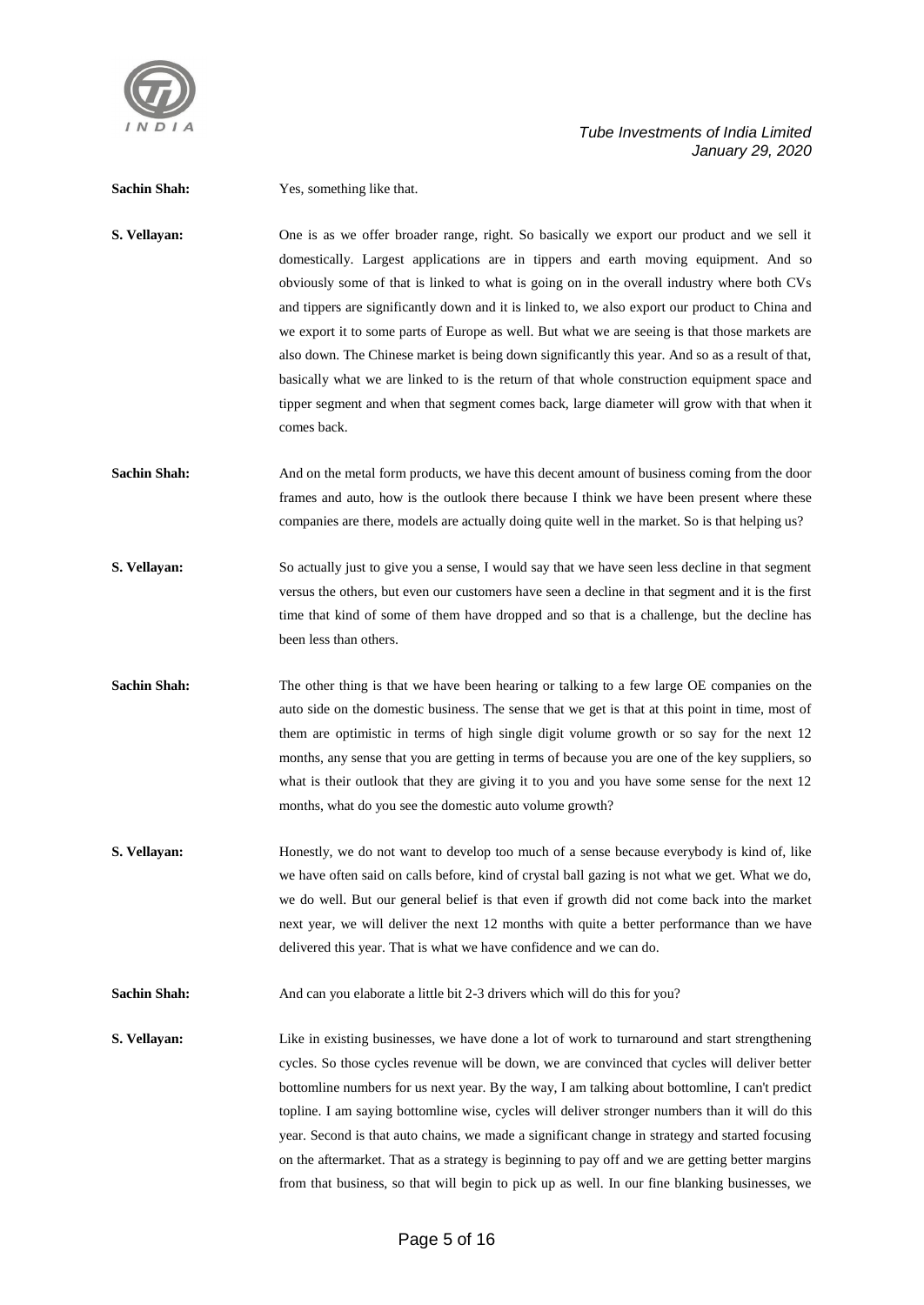

have started gettingexternal customers who are nonauto. I should say export customers that are non-driven by the Indian auto environment, so that will also help us on the growth side. Railways as a business will continue to grow, industrial chains will continue to grow and on our existing businesses where there is no growth, we still focus on lot of the efficiency drivers that we have been talking about for the last 2 years, so that will continue to yield results. So as a combination of those things, we feel quite convinced that we will deliver a stronger year next year even if there is no market growth.

**Sachin Shah:** Thank you and this is really heartening to know that in spite of not taking topline growth into consideration, you will be able to manage your cost and efficiency so well that we will not be hurt on the bottomline which is very heartening, congratulations, thank you so much.

**Moderator:** Thank you. The next question is from the line of Aditya Bagul from Axis Capital. Please go ahead.

**Aditya Bagul:** Two questions from my end. Firstly, Mr. Vellayan if you can talk about how is our capacity utilization moving towards in terms of the first two segments, you know your engineering and your metal form product, what was it in may be FY19 and what is it today?

**S. Vellayan:** In both, I would say, you are talking about engineering and metal form right?

**Aditya Bagul:** Yes.

**S. Vellayan:** So I would say definitely the good thing is that on engineering, we do have capacity plus, we added some more capacity in Rajpura as well, so now, not only do we have capacity but we have better geographically balance as well, so now over 80% of North's demand has been satisfied by Northern production this year which again helps so with that efficiency, we are spending less on transporting tubes from the South to the North and we have got adequate capacity in the North to handle growth of our Northern clients as well. That number from 80% will go to North of 90% next year, so pretty much all Northern demand will be catered for in the North. That trend gives us excess capacity in the South to push into export markets as well because we are positioned well on the coast in Chennai to export, so I will say kind of across large diameter and the South, North and West geographies. In all areas, we have got adequate capacity for the next 2 year's growth and then in addition to that, we have ordered a new mill for a new product that we are basically going to get into on the tube side. That mill will come on stream as well in the next financial year towards the end of it because it takes 9 months for them to get the mill to us, so that will also help us on capacities on the engineering segment. On metal form, obviously we are going to break that down a bit. Auto chain is adequately capacitized given the current environment. As far as railways is concerned, we continue to add capacity for various products and we are seeing growth, so there the capacity utilization is high but we are continuing to add capacity and then fine blanking, I would say that we have kind of unleashing more capacity with productivity improvement as well and finally on the door frame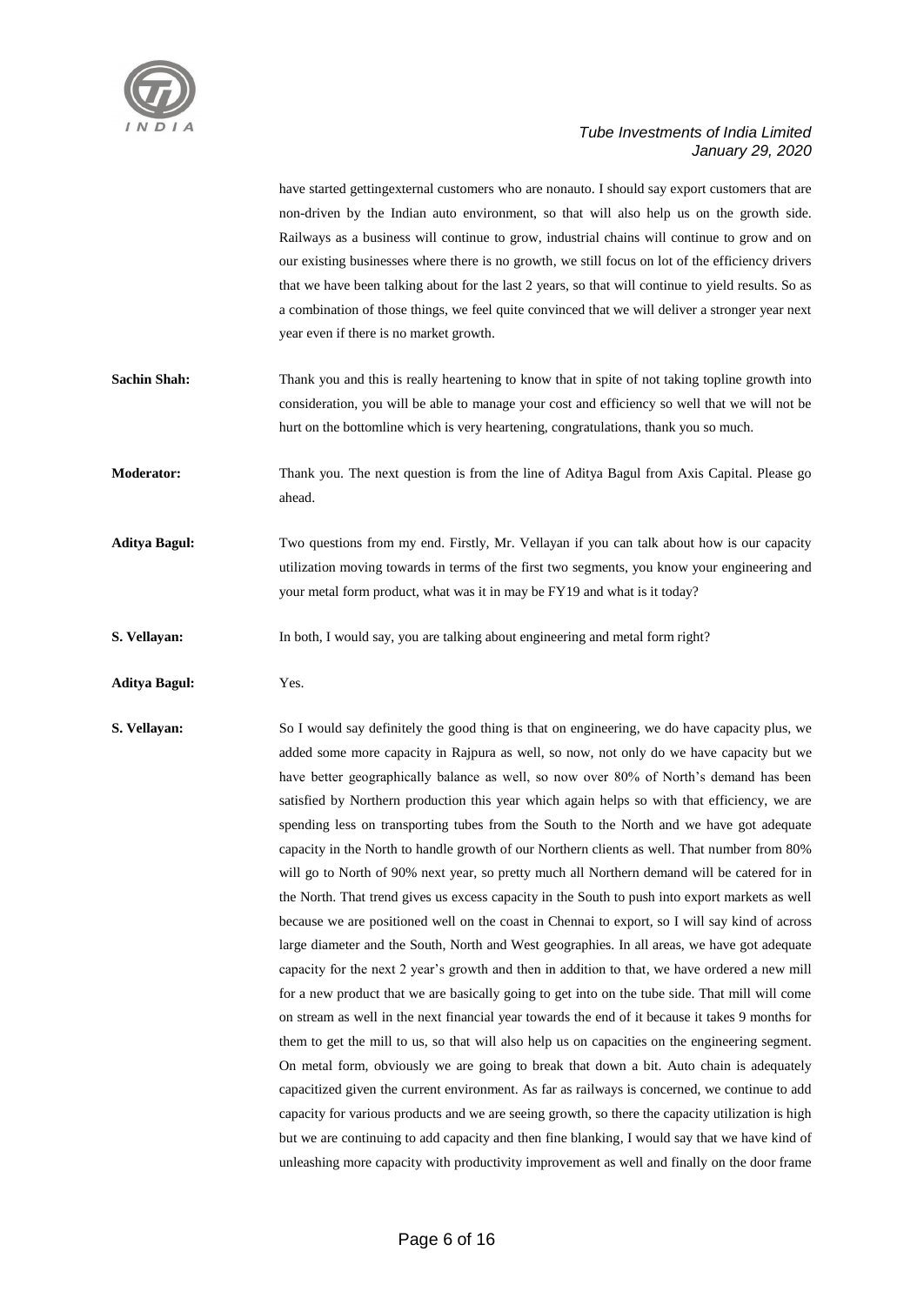

side, right now because I would say we have got adequate capacity across all of our products catered to the customers, we are currently servicing in those lines.

**Aditya Bagul:** So that is very helpful and quite encouraging as well that you got sufficient capacity to fuel growth as and when that comes in. Sir, my next question is actually on the newer growth opportunities that you talked about previously, the TMT bars and the truck body parts, etc. So if you can just dwell a little more as to what are the new developments that have happened over the last 3-4 months? What is the size of the opportunity and which are the customers that we are targeting?

- **S. Vellayan:** Like I have said those businesses is best because they are more like venture capital size of the businesses at this stage, they are not going to move either our topline or our bottomline in the near term. So the main question is, are those businesses starting and kind of, but I don't think they are going to have any significant impact on topline or bottomline for even the next financial year. There are some, if you take for example, we have talked about this business in the optic space, that facility we think that in the current quarter or early next quarter, we should start getting output from there but again in these early years, the revenue that comes from these businesses is going to be fairly small. So I won't factor that into models right now. We have started talking about how we need to drive growth and what we see potentially coming up if the environment continues like this is we see opportunities for inorganic growth coming up. So Aditya clearly one of our advantages this stage with a stronger balance sheet is like you know our net debt is down to 103 crores at the end of last quarter and we continue to pay down net debt, so we should have a fairly strong balance sheet in the next two quarters, I would say, potentially we can also go debt free and if the environment continues to be very tough, as a matter of fact, quite a few based on early discussions, we have been approached with a couple of few opportunities for inorganic growth as well, so that is not an option we will rule out as a potential avenue for growth for us going forward.
- **Aditya Bagul:** Sir and just digging a little deeper into this inorganic opportunity, what are the key attributes that you would look for in the target, right, would you go for a geography or would you look for a product niche or?
- **S. Vellayan:** So we are very clear that we want to focus it on acquisitions in India only, so we don't want to look for manufacturing assets at the outside of India right now. The second is that we are also very clear that we don't want to get into either auto supply to Tier-1 or Tier-2 auto supply. Unless there is tremendously compelling reason to do that, our preference is to move tosome key themes that we are working on. One is looking at more B2C businesses and in our our current B2b businesses, our customers are much larger than we are, so we would like to kind of look at businesses where our customers are either consumers or small businesses. That is one aspect that we are looking at. The second is that we are looking at is nonauto segment and we are clearly interested in export markets. We see businesses that manufacture here for export markets and we are quite keen on developing that. And the third also that we have said is that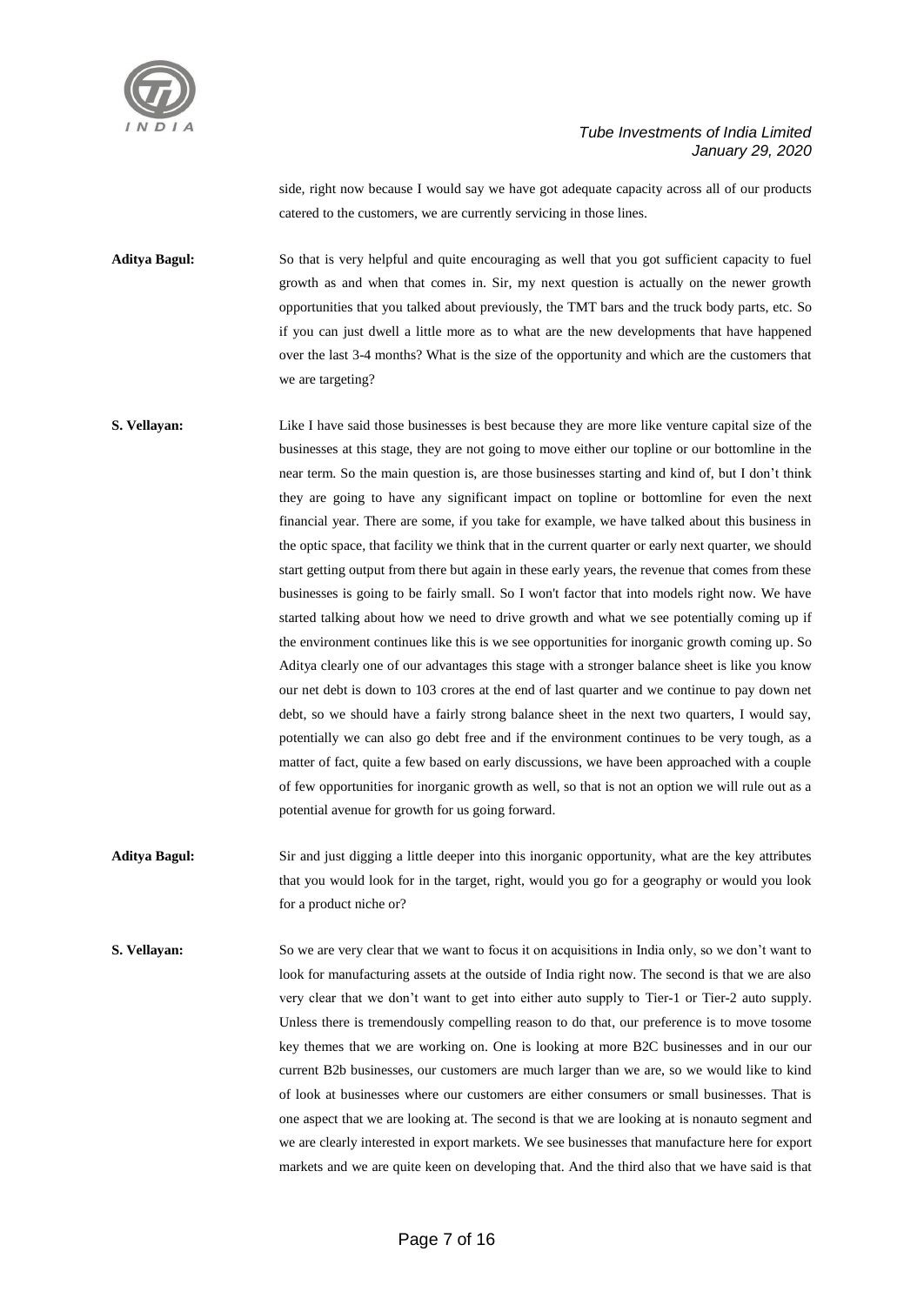

we don't want to go out and pay top dollar for a business, so our preference is to acquire a business and do similar t to what we have done in TI for the last two years, there is an opportunity to improve performance characteristics like PBT, free cash flow in the inherent business itself.

**Moderator:** Thank you. The next question is from the line of Shyam Sunder Sriram from Sundaram Mutual Fund. Please go ahead.

**Shyam Sunder Sriram:** Sir, just on this engineering business, you have spoken about it but if you look at it on year-onyear basis there has been 33% kind of decline, how would you split between the volume and the value, any colour on that? Just trying to, you did talk about the steel price being cut but if you can, if it will be possible to quantify that will be helpful?

- **S. Vellayan:** So basically, the volume drop has been significant for us. Last quarter, at the same time was our peak quarter, so basically volume is off, almost it is like close to between 25 and 27% is the volume drop and we do believe that this is a combination of because basically exports volumes, domestic volumes, all got hit in the last quarter. Now, there will be some pickup because export markets will begin to get a bit better. In the last quarter, in general, it can be a bad quarter for export markets, being the last quarter of the calendar year and the second thing is that even if we see a little pickup from domestic market, we see this number is coming back. The second thing, obviously there is some base effect because when you take that last quarter, the comparable quarter last year was a strong quarter versus then is when kind of things started to go off a bit, so that is also going to change things going forward.
- **Shyam Sundar Sriram**: Sir, you did talk about some market share loss is it on the two wheeler side is that where we have lost the market share in the engineering market?
- **S. Vellayan:** All I was saying that we were not dropping price, but it has not been on the two-wheeler side. Like we said you know we see some opportunities in two-wheeler front fork because products are now in BS-VI there are products like somebody mentioned it was scooters which are now adding two-wheeler front fork so that is a good opportunity for us.
- **Shyam Sundar Sriram**: And sir broadly on the export side you have spoken about export being weak so sequentially obviously as you mentioned December will be weak, any outlook on the export sir exports will be around 8%, 9% of our consol sales and are you seeing that improving going forward either because of our actions or the market picking up anything on that?
- **Mahendra Kumar:** Yes exports consist of about 8% to 9% of our total sales and we are seeing that it could pick up in the coming quarters and on top of that we are also introducing certain new products which will take some time, it would not happen immediately, but in the next 12 months' period there is another uptick which we can expect to see.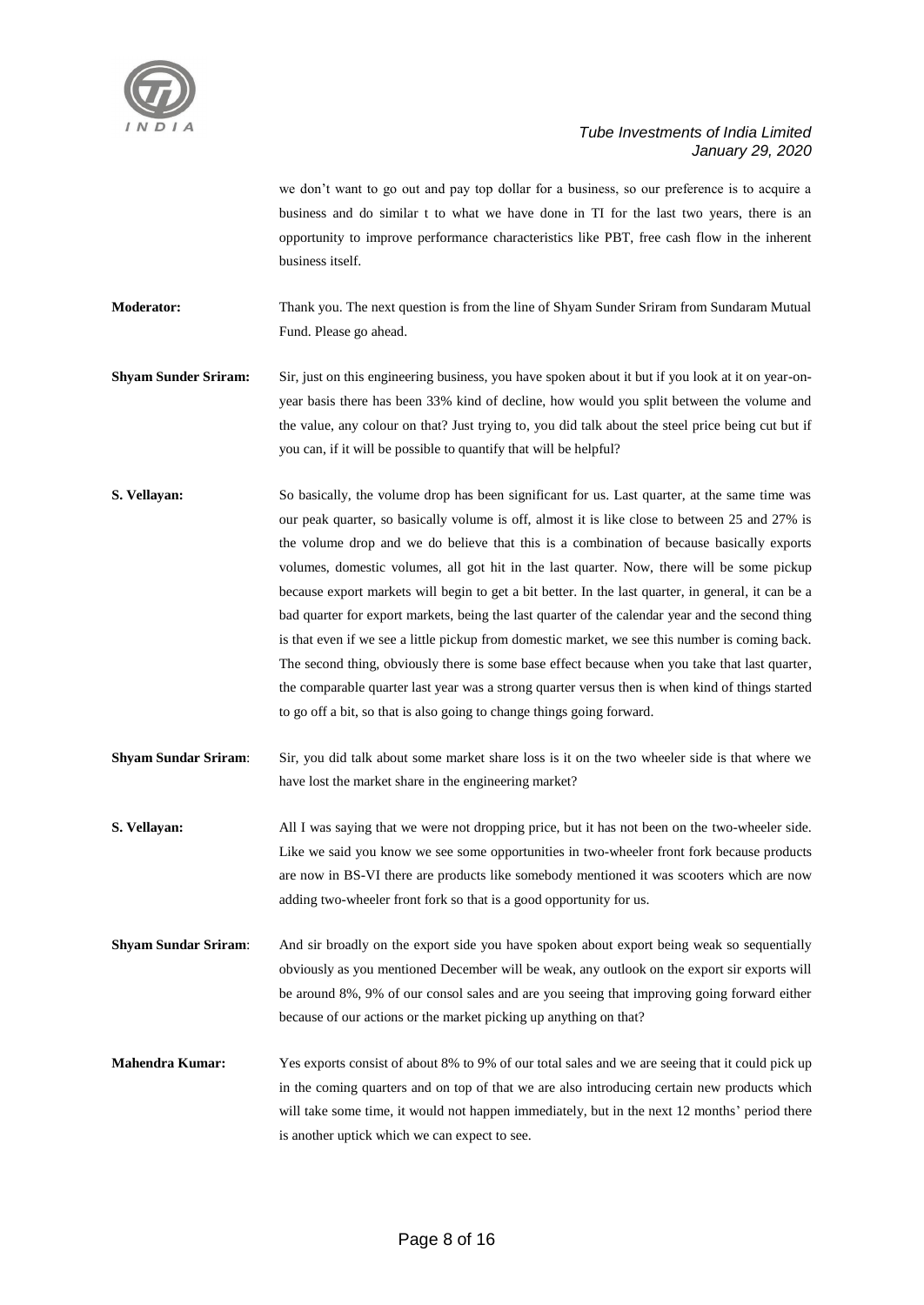

**Shyam Sundar Sriram:** Sir, on the new product that you spoke about in engineering that you have ordered a mill also for that, that is on the two wheeler side itself sir or is it on the non-auto side? **S. Vellayan:** It is auto, but not two wheeler, PV plus CV. **Shyam Sundar Sriram:** And this will be more like a structural part per se for the vehicle? **S. Vellayan:** It is a safety critical part. It is a good opportunity for us because we are going to take a different strategy where we are going to focus on export markets first and then bring the product to India. So initially all the production from that mill will be exported. **Shyam Sundar Sriram**: Sir, on the metal forming side on the railways I believe railways contribute s roughly 25% of the metal forming what has been the kind of growth and the opportunities that we are seeing there as you have spoken about that, anything you can talk about on the railways side? **S. Vellayan**: We had about 60% growth from last year on railways. **Shyam Sundar Sriram:** Is there a shift from weaker players to us is that what is driving this? **S. Vellayan:** No basically we are adding new products. For example metro that we were not in before and within the railways itself we are adding new product offerings to our current customers. So it is not a shift in share, but it is basically new products that are causing. Also by the way also railways volumes are picking up. So though our share remains the same we are getting increase in railways volumes as well. **Shyam Sundar Sriram**: And one thing on the margin front we have seen very good improvement in the gross margins either we see on a sequential basis or on a year-on-year basis, is it more because of a function of a mix with a cycles going down is that one of the reasons for the gross margins improvement in that sense or has it something got to do with the supplier changes that you have spoken about in the past if you can comment on that please? **S. Vellayan:** I think the biggest drivers are some of the efficiency thing that we have been working on for the past couple of years and that is the biggest driver of the margins. **Shyam Sundar Sriram**: And cycles if completely exited from institutional business, institutional business earlier it would have been around 400 crores per year now it is completely zero is that how to look at it? **Mahendra Kumar:** There will be few which are left out which are being supplied this year also so it would not be zero and also it was not 400 crores last time it was about maybe 250 crores to 300 crores. **Moderator**: Thank you. The next question is from the line of Sreemant Dudhoria from Unifi Capital. Please go ahead.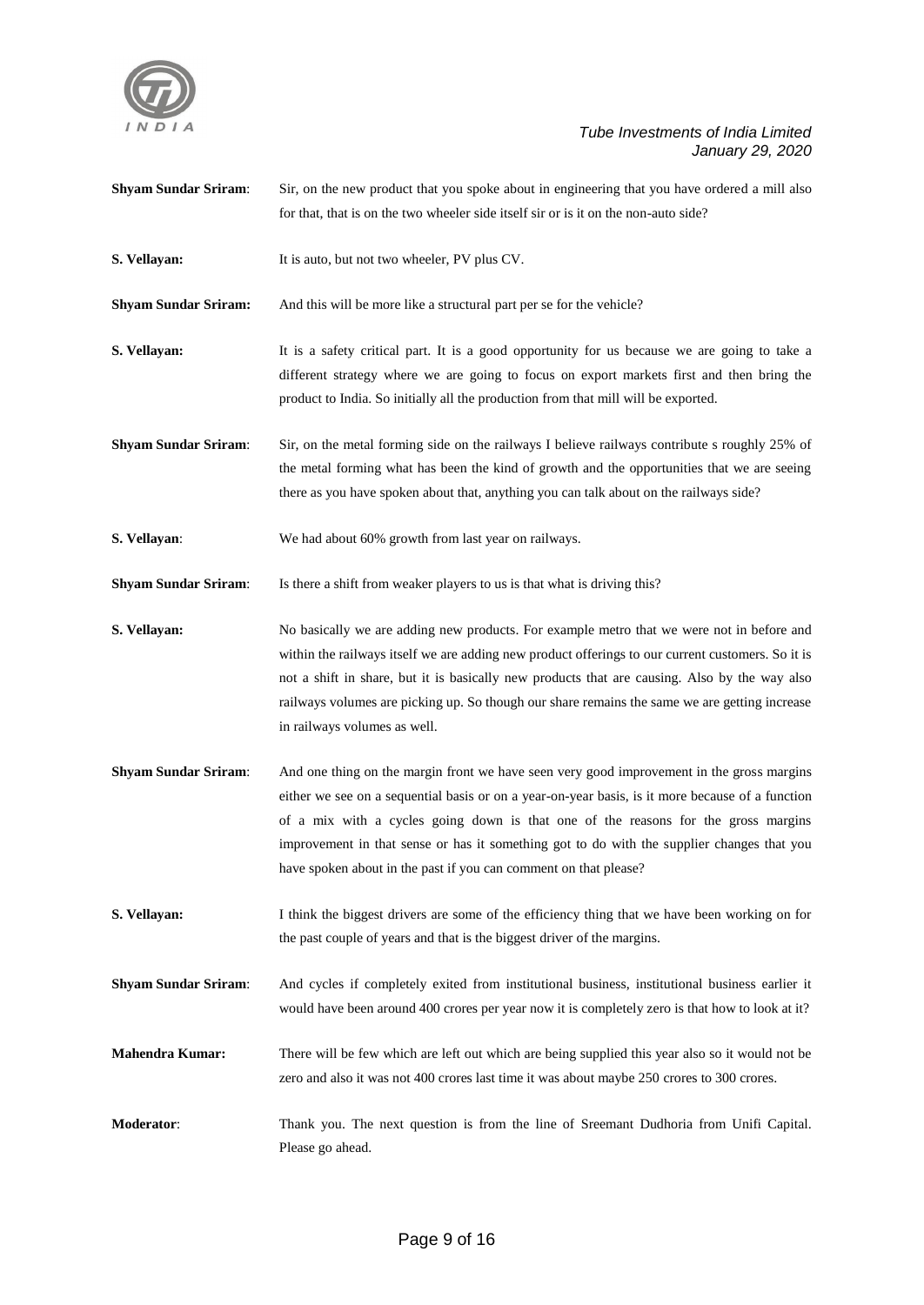

- **Sreemant Dudhoria:** Sir, firstly on the aftermarket business you highlighted there is a shift in the strategy and there is a lot of focus on that so what initiatives are being taken in the aftermarket segment, is there a kind of a new product launch in the aftermarket or there is a change in distribution, can you please highlight sir what is happening there?
- **S. Vellayan:** Yes Shrimant good question and I think both of those things are true which is first off it is significantly deepening our distribution right. So when we look at kind of the country there was almost like you know almost let us say 40% to 50% of the country where we did not have deepen up distribution. So we are definitely deepening our distribution and that will continue I would say over the next 2 years right where we will focus on getting much stronger in the distribution side and then second yes, we started with several new product launches both catering to the higher-end of the market, catering to higher CC bikes and totally new products including kind of new types of chains that we are introducing to the market as well so all three it is a combination of both.
- **Sreemant Dudhoria:** Is it possible to share which product share launching sir in the aftermarket?
- **S. Vellayan:** No I think we prefer not to have a specific level, but I think a lot of that information will be out there you can kind of go out to the market you can kind of see.
- **Sreemant Dudhoria:** And on an absolute level for the 9 months what has been the contribution from the aftermarket and where do you see this number going?
- **S. Vellayan:** Again, we do not share contribution at that level of granularity obviously like you know it is kind of much higher contribution for us than our OEM business.
- **Sreemant Dudhoria:** And on the new product launch which you talked about the Optics just wanted to understand a bit more on this is it for the automobile sector or its non-auto product?
- **S Vellayan:** Yes it is for the auto sector, but it is a 100% export. Initially, we would not focus it on the Indian market. So even the first 2 years capacity is fully bought out at this stage, it already contracted for. But definitely is there a demand for it in India, yes and so we will basically bring it to India also at the right point in time.
- **Sreemant Dudhoria:** And what kind of investment are we making to this specific product?
- **S Vellayan:** So initially it is smaller, but basically the way we see it is if we can start producing this product successfully and our export customers like it we will start investing more into that product in the near future, but right kind of it is a sub-50 crore investment.
- **Moderator**: Thank you. The next question is from the line of Abhishek Ghosh from DSP Mutual Fund. Please go ahead.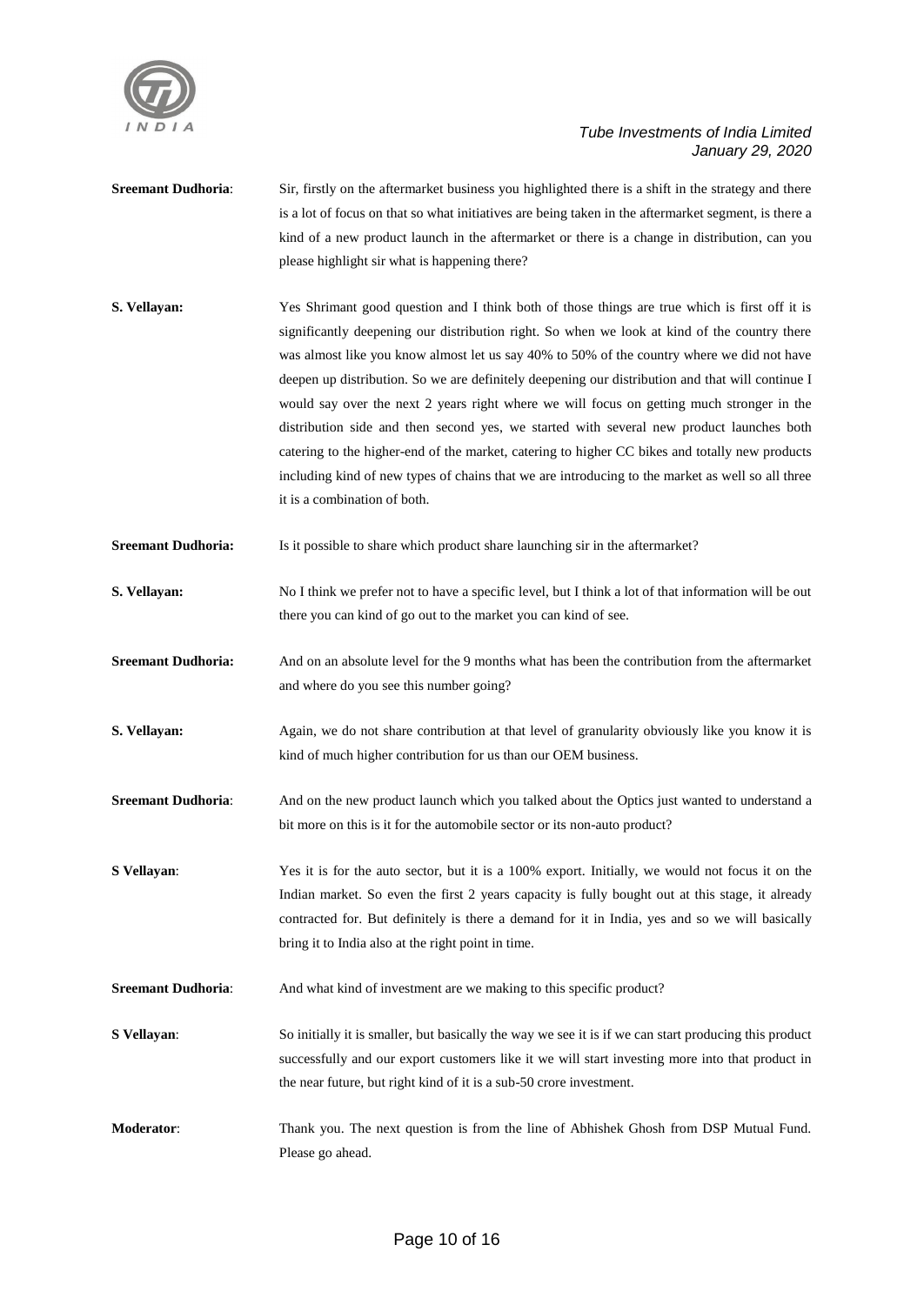

| <b>Abhishek Ghosh:</b> | Sir just couple of question in terms of sharp revenue decline that we are seeing continuous to<br>begin it is also because OEM the channels the auto everybody has destocked for the BS-VI<br>preparation that is why the magnitude is a little higher?                                                                                                                                                                                                                                                                                                                                                |
|------------------------|--------------------------------------------------------------------------------------------------------------------------------------------------------------------------------------------------------------------------------------------------------------------------------------------------------------------------------------------------------------------------------------------------------------------------------------------------------------------------------------------------------------------------------------------------------------------------------------------------------|
| S. Vellayan:           | Is your question saying is the magnitude a drop higher because destocking?                                                                                                                                                                                                                                                                                                                                                                                                                                                                                                                             |
| <b>Abhishek Ghosh:</b> | Yes.                                                                                                                                                                                                                                                                                                                                                                                                                                                                                                                                                                                                   |
| S. Vellayan:           | So definitely I think yes we saw a lot of production days that were basically kind of cut so<br>though we did not see it in retail sales, our belief is that production in that quarter was even<br>worse than sales number drop in that quarter and that I think is beginning to kind of pick up a<br>bit. I do not know if we kind of add to that anymore, but whether it was in turn kind of globe<br>destocking kind of which caused what I am not in a good position to comment on that.                                                                                                          |
| <b>Abhishek Ghosh:</b> | And you also mentioned that in the BS-VI now you will have also lot of these products now,<br>so will there be apparently better margins product, or would you continue to have similar<br>margins on those BS-VI products as well?                                                                                                                                                                                                                                                                                                                                                                    |
| S. Vellayan:           | Similar margins.                                                                                                                                                                                                                                                                                                                                                                                                                                                                                                                                                                                       |
| <b>Abhishek Ghosh:</b> | So while your gross margins have improved sequentially so it is a very positive sign, but if I<br>look at your margins have been constant just largely because if negative operating leverage but<br>what I see in the metal form division is quarter-on-quarter your margins have declined on a<br>EBIT level so how should one read into it because there we have seen some amount of revenue<br>growth as well so how should one read into it?                                                                                                                                                      |
| S. Vellayan:           | The way I look at it is there are couple of businesses within there that got a bit more hit<br>predominantly, like auto and fine blanking businesses. Like I said that is driven because of<br>kind of significant volume drops in those businesses and the other businesses I have seen either<br>margins are being steady, or margins grow, so if you take the chain business, industrial chains<br>and auto chains, railways all of those have growth. So these two got hit and our belief is that as<br>some volumes begin to come back in those businesses those margins will pick back up again. |
| <b>Abhishek Ghosh:</b> | And just last one in terms of if you look at the free cash that you have generated implied free<br>cash generation for the quarter is almost about close to 200 odd crores, would that be a correct<br>number?                                                                                                                                                                                                                                                                                                                                                                                         |
| Mahendra Kumar:        | It is about 186 for the quarter ended.                                                                                                                                                                                                                                                                                                                                                                                                                                                                                                                                                                 |
| <b>Abhishek Ghosh:</b> | Large part of it is also driven by working capital release because your depreciation is only<br>about 120.                                                                                                                                                                                                                                                                                                                                                                                                                                                                                             |
| S. Vellayan:           | Yes, definitely we have been working a lot on working capital.                                                                                                                                                                                                                                                                                                                                                                                                                                                                                                                                         |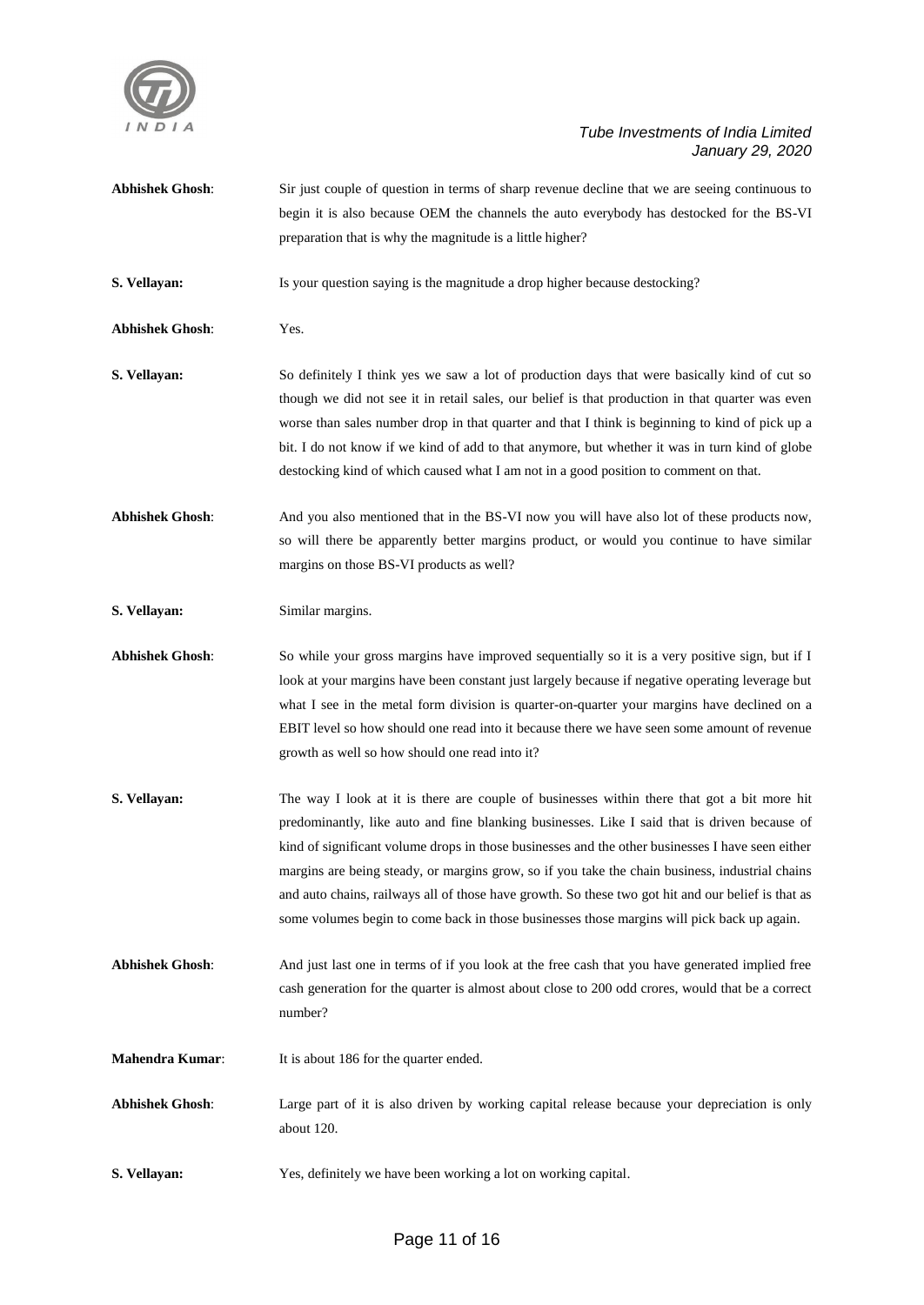

| <b>Abhishek Ghosh:</b> | And just last one the steel price what we were seeing a downtrend has not reversed quite<br>sharply at least in the last one month or so, so in terms of you think some amount of efficiency<br>gain that were there will go away or you will have to go to the customer to get your pricing<br>reset again?                                                                |
|------------------------|-----------------------------------------------------------------------------------------------------------------------------------------------------------------------------------------------------------------------------------------------------------------------------------------------------------------------------------------------------------------------------|
| S. Vellayan:           | Yes, we will have to go to the customer for that. There are lot of our customers that is the<br>pattern we usually follow and that is what we will continue to follow.                                                                                                                                                                                                      |
| <b>Moderator:</b>      | Thank you. The next question is from the line of Prateek Poddar from Nippon India Mutual<br>Fund. Please go ahead.                                                                                                                                                                                                                                                          |
| <b>Prateek Poddar:</b> | So I just have one small question we have seen substantial improvement in the gross margins,<br>and you alluded to this was efficiency gain, is it fair to say that this is sustainable and going<br>forward whenever growth comes back we will look to build upon these margins I am talking<br>about company as a whole?                                                  |
| S. Vellayan:           | So the answer is yes definitely, I do believe that if volumes comes back, we will be able to<br>hold on to this and gain on that.                                                                                                                                                                                                                                           |
| <b>Prateek Poddar:</b> | So just one last clarification mix has nothing to do with these, in the sense if like in your<br>commentary also you talked about cycles coming back strongly next year and would mix have<br>an impact or this is purely efficiency gain which we have seen and there is nothing to do with<br>mix?                                                                        |
| S. Vellayan:           | So the gains that we have seen has very little to do in mix. If things like cycles come back like<br>you know cycles is traditionally been a low margin business for us. So we can improve the<br>margin on those business that is why in my earlier commentary I do feel confident that we will<br>be able to deliver a better year next year than we have done this year. |
| <b>Moderator:</b>      | Thank you. The next question is from the line of Nimesh Shah from Emkay Investment. Please<br>go ahead.                                                                                                                                                                                                                                                                     |
| <b>Nimesh Shah:</b>    | I just wanted to have few data points from you, so what will be the non-auto mix in the<br>engineering segments?                                                                                                                                                                                                                                                            |
| <b>Mahendra Kumar:</b> | We have about 25%                                                                                                                                                                                                                                                                                                                                                           |
| <b>Nimesh Shah:</b>    | And this non-auto mix is largely Large Dia tubes?                                                                                                                                                                                                                                                                                                                           |
| <b>Mahendra Kumar:</b> | Yes Large Dia and regular tubes also.                                                                                                                                                                                                                                                                                                                                       |
| S. Vellayan:           | We also do boiler tubes and things like that.                                                                                                                                                                                                                                                                                                                               |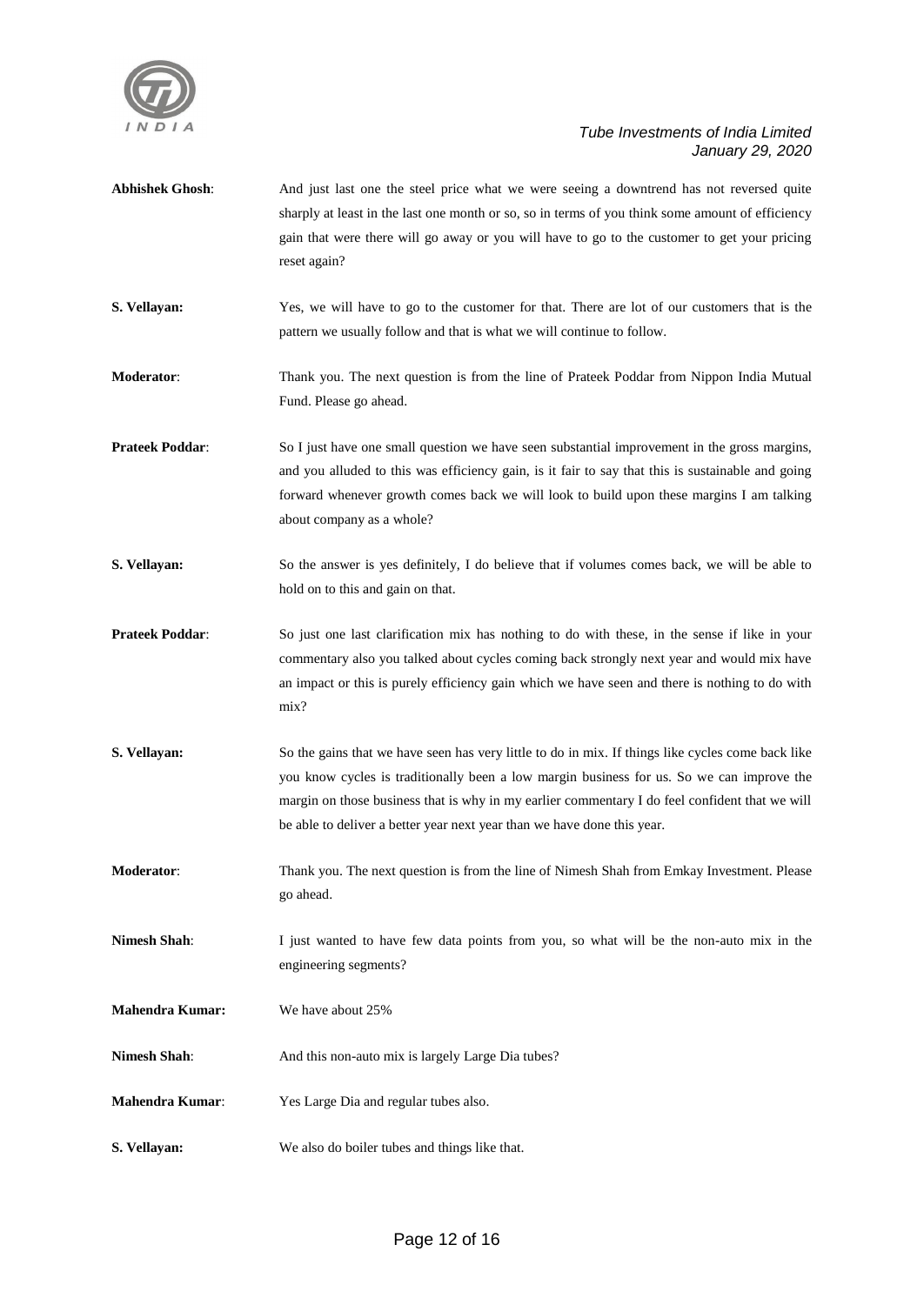

| <b>Nimesh Shah:</b>      | So apart from off-road vehicles where else will this be used?                                                                                                         |
|--------------------------|-----------------------------------------------------------------------------------------------------------------------------------------------------------------------|
| <b>Mahendra Kumar:</b>   | It is used in refineries, boilers.                                                                                                                                    |
| <b>Nimesh Shah:</b>      | And in the metal formed division the mix for railways and non-auto will be this quarter?                                                                              |
| S. Vellayan:             | You want percentages.                                                                                                                                                 |
| <b>Nimesh Shah:</b>      | Yes.                                                                                                                                                                  |
| <b>Mahendra Kumar:</b>   | It will be 70% auto and 30% non-auto.                                                                                                                                 |
| <b>Nimesh Shah:</b>      | And if you could give railway mix as well?                                                                                                                            |
| S. Vellayan:             | We do not discuss railways specifically                                                                                                                               |
| Moderator:               | Thank you. The next question is from the line of Ashutosh Tiwary from Equirus. Please go<br>ahead.                                                                    |
| <b>Ashutosh Tiwary:</b>  | Sir, you talked about entry in a bigger way in the auto chains aftermarket, can you throw some<br>light on aftermarket price parse what is the current share roughly? |
| S. Vellayan:             | Our belief is that we have auto aftermarket size for auto chains we have a sense of the share<br>that we have. Our share in our estimate about 10% and 15%.           |
| <b>Ashutosh Tiwary:</b>  | And market size roughly?                                                                                                                                              |
| S. Vellayan:             | We will try and get you that number. We do not get it on the call we can get it to you after this.                                                                    |
| <b>Mahendra Kumar:</b>   | It is 70-30 the total metal form products.                                                                                                                            |
| S. Vellavan:             | To your point on the market sizing we will try and get you an answer if we do not get it during<br>the call we get it to you after the call.                          |
| <b>Ashuthosh Tiwari:</b> | But also wanted to understand roughly in this aftermarket what would be the share of<br>unorganized players roughly?                                                  |
| S. Vellayan:             | No, the unorganized guys are actually I mean if you take the unorganized guys in our segment<br>chains maybe like 10%, 15% most of it is organized.                   |
| <b>Ashutosh Tiwary:</b>  | So when you talk about taking away more share basically the major will come from the<br>competitors only.                                                             |
| <b>Mahendra Kumar:</b>   | That is correct.                                                                                                                                                      |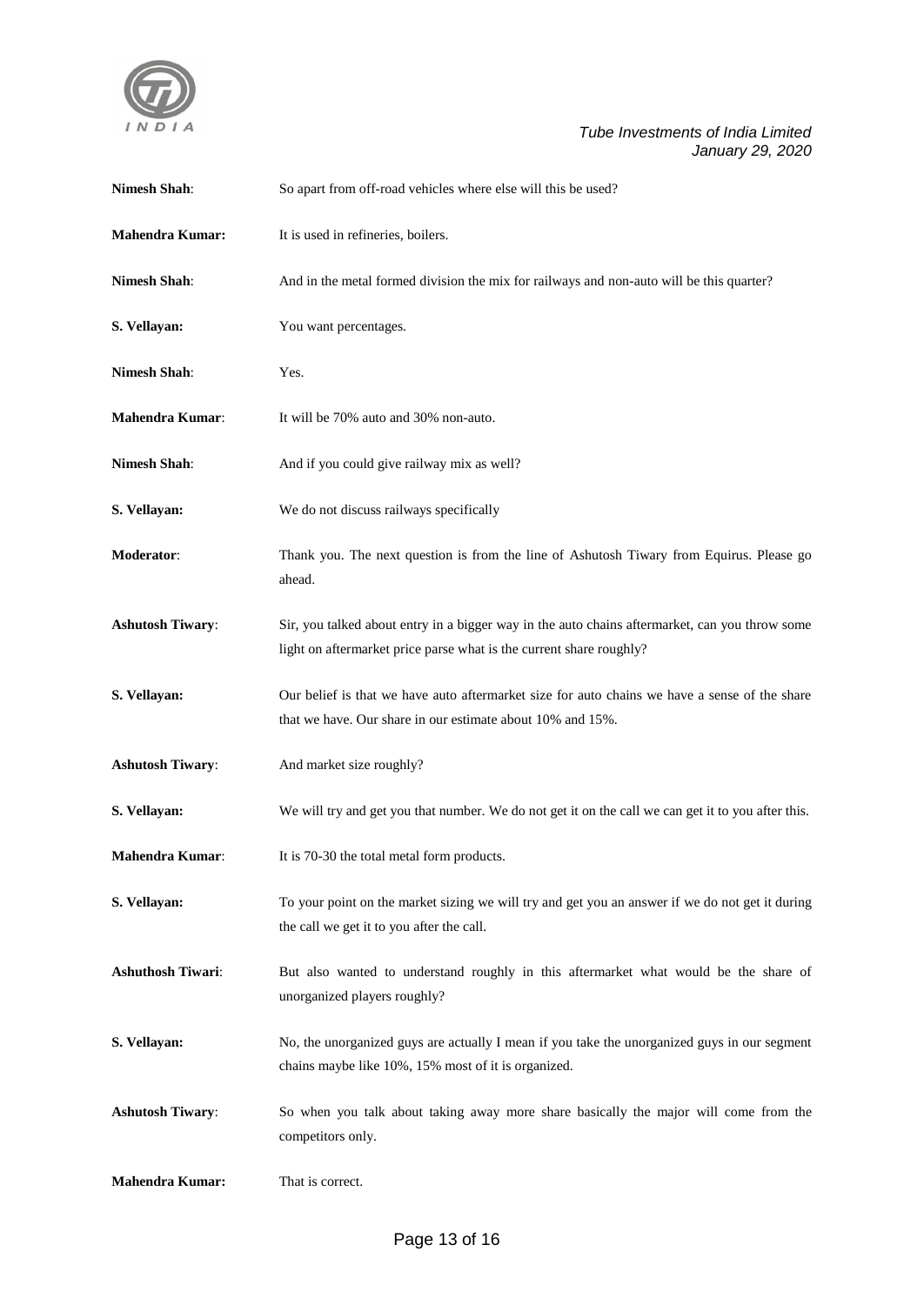

**Ashutosh Tiwary:** And what would be the CAPEX number that you are looking for FY21 also how much we spend in this year and what is the plan for full year?

- **Mahendra Kumar:** This year so far we spend about 140 crores next year it could be in the range of about 200 crores.
- **Ashutosh Tiwary:** And out of this 140 crores what would be on the new product development roughly?
- **Mahendra Kumar:** I mean most of it is for new product only except the capacity expansion which we did in Rajpura about 30 crores. So 110 crores is new products.

**Ashutosh Tiwary:** I mean not this year maybe in future or next one or two years.

**Mahendra Kumar:** Yes that will only come in next year.

**Ashutosh Tiwary**: And sir I mean we obviously have very well in terms of cost cutting and ROC improvement, but if you look at further going ahead over next one or two years do you think you have still opportunities to cut cost and which will be the main areas?

**S. Vellayan:** Like I said earlier, we have the advantage that some of these will improve efficiency, but still there is bandwidth for growth so obviously with utilization going up, then we will benefit from our margins in those businesses.But second thing as of now I would say that clearly as our focus is now turning to how we deliver revenue growth. So that is kind of the bigger that is basically what we are beginning to spend more time on because out of the four parameters that we have kind of defined earlier that is the one that we have definitely not delivered on this year. So we need to basically kind of figure that out and we definitely see that one of the challenges in delivering it with our current business mix is the huge order dependency that is why I talked about some of those approaches earlier to start focusing on the revenue growth which is now what we are moving our attention to. I mean we started almost like 6, 9 months ago, but it takes a little while just to do that.

**Ashutosh Tiwary**: Sir, in the large diameter tubes which will be the key export market that we are looking at what would we have currently?

**S. Vellayan:** So there we serve like three geographies right now we serve Europe, China and not US but North America so I mean like basically some spots in Latin America.

**Ashutosh Tiwary**: So is China big over there?

**S. Vellayan:** China is a big export market for last year.

**Moderator**: Thank you. The next question is from the line of Priti RS from UTI Investment. Please go ahead.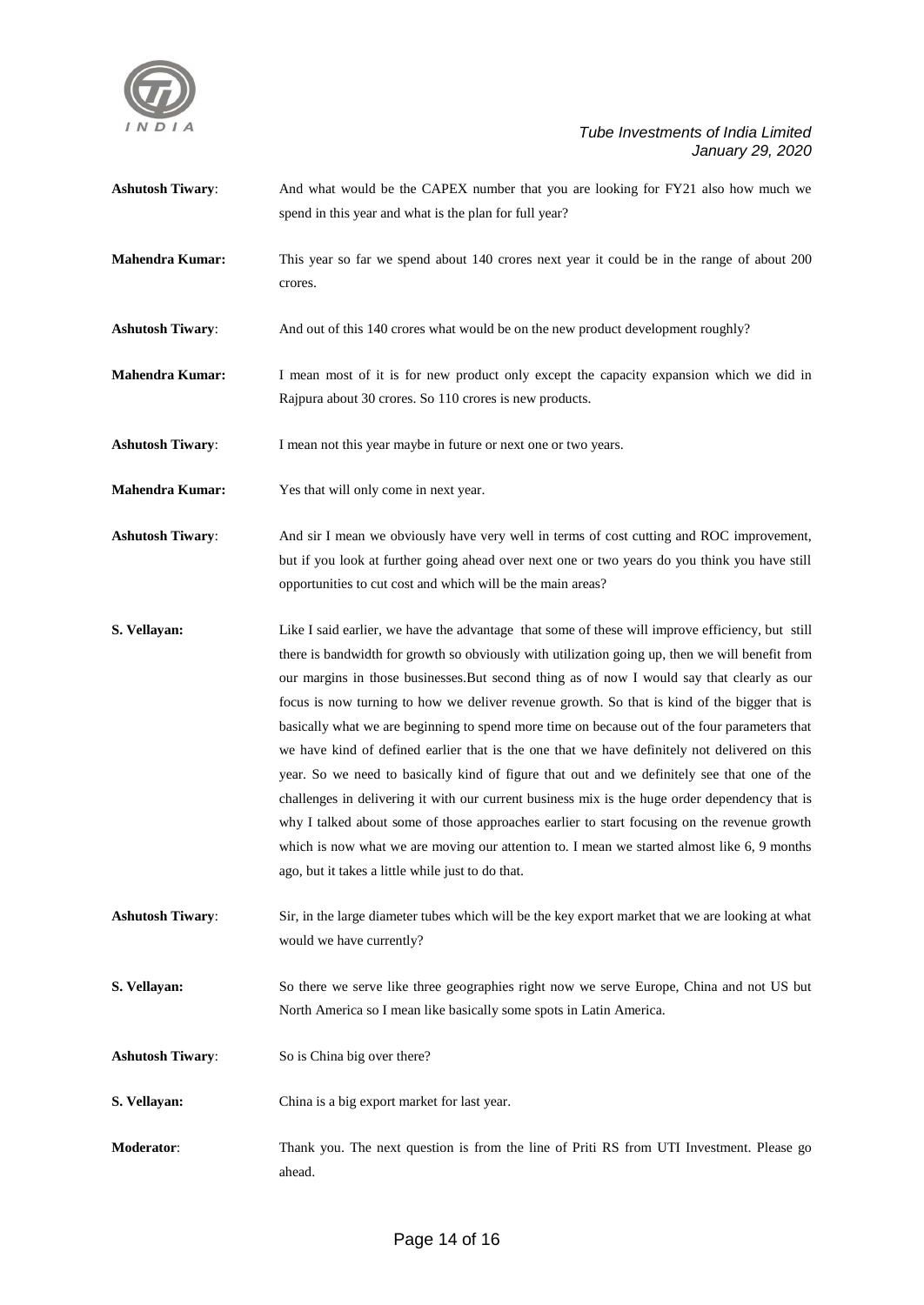

- **Priti RS:** So I have two questions one on the cycles business so last time we did talk about some asset rationalization to happen since both the plants are operating at sub optimal utilizations, so any update on that topic?
- **S. Vellayan:** Basically we said that this is something that we will evaluate overtime. It is nothing that we have basically taken a specific call on at this point in time. We already have one facility that is not being used which is our Nasik facility, but we have not done anything beyond nor are we committing to do anything on the specific assets with kind oftimeframe, but broadly we see that we have to kind of address the issue of low asset utilization across those two things. One of the ways we might do it Preety is use some of the assets for other things as well as new growth opportunities.
- **Priti RS:** And sir second question on the door frames business I want to broadly understand who are the customers and what will be a broad market share because I am into the impression that some of this is actually made in-house at OEMs or this product is actually optional in some of the models correct me if I am wrong?
- **S. Vellayan:** No, I mean obviously door frames are needed in all the models. It is only a question of kind of how they are done which is you can either have them rolled form or either have them pressed. So some customers choose to press them and in which case obviously kind of would not use roll form some customers, but obviously it is a required products and if customers choose to press them we tried to convince them that there are technologies better and that takes development cycles which we are obviously focused on some of the larger customers as well and in terms of market share you know we do not discuss specific market shares with individual customers.
- **Priti RS:** But do we supply to the largest OEM Maruti?
- **S. Vellayan:** So Maruti Presso is their door frames.
- **Priti RS:** So we are in the rolled formed part of the business?
- **S. Vellayan:** Correct.
- **Moderator**: Thank you. As there are no further questions I now hand the conference over to Mr. Aditya Bagul for closing comments.
- **Aditya Bagul**: So thank you so much everyone for participating on the call. Before we close the call Mr. Vellayan if you could just share your outlook over the near term and possibly over the next three to five years where do you see tube going?
- **S. Vellayan:** Aditya thanks. I think I eluded some of it during the conversation itself.It is definitely tough in this market to predict where the overall market is going and so like the broad commentary I